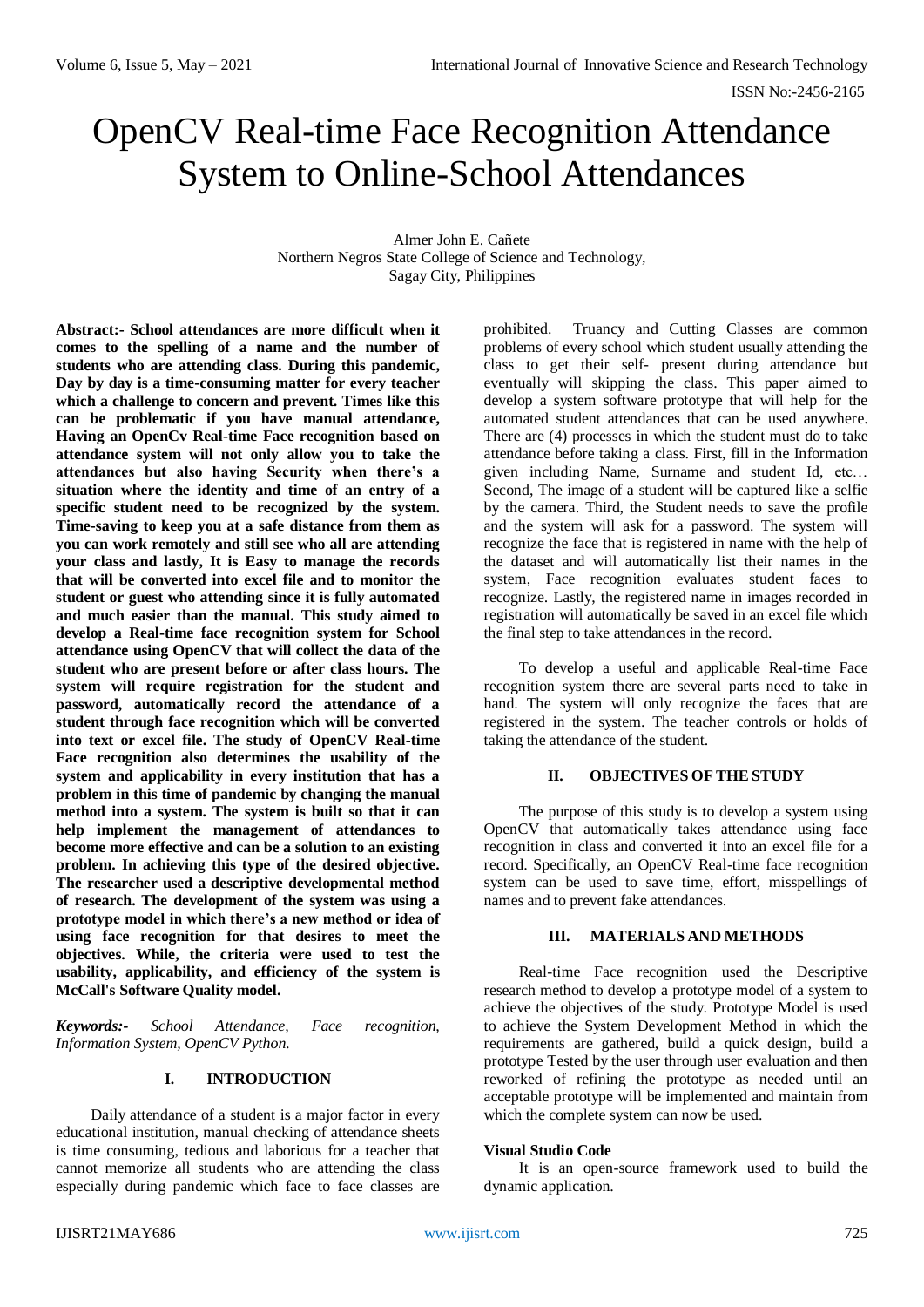#### ISSN No:-2456-2165

# **Python**

Is an interpreted, object-oriented, high-level programming language with dynamic semantics. Its highlevel built-in data structures, combined with dynamic typing and dynamic binding, make it very attractive for Rapid Application Development, as well as for use as a scripting or glue language to connect existing components. Python's simple, easy-to-learn syntax emphasizes readability and therefore reduces the cost of program maintenance. Python supports modules and packages, which encourages program modularity and code reuse. The Python interpreter and the extensive standard library are available in source or binary form without charge for all major platforms and can be freely distributed.

#### **Computer Vision**

Is an interdisciplinary field that deals with how computers can be made to gain high-level understanding from digital images or videos so the idea is to automate tasks that the human visual systems can do so a computer should be able to recognize that a face of a human being is being detected.

## **OpenCV**

Is a library that is used for computer vision it was first developed in the year 1999 at Intel by Gary Brad sky and the first release came out in 2000. It is supposed to a wide variety of programming languages such as C++ Python Java X vector and also supports different platforms including Windows Linux etc. In OpenCV, all the images are converted into NumPy arrays and makes it easier to integrate them with other libraries that use NumPy. Which, also all the images will be defined into a matrix. OpenCV will read it as a NumPy array so basically python stores the images as

NumPy array to a matrix of numbers so if it's a colored image it will be a 3d matrix and if it's a grayscale image it will be a 2d matrix.

#### **Detection**

It is done with the help of OpenCV and Haar Cascade. Face Detection using Haar cascades is a Machine Learningbased approach where a cascade function is trained with a set of input data. OpenCV already contains many pre-trained classifiers for face, eyes, smiles, etc.

#### **Recognition**

Is done by the LBPH recognizer. One of the easiest face recognition algorithms. It can represent local features in the images. It is possible to get great results mainly in a controlled environment. It is robust against monotonic grayscale transformations. It is provided by the OpenCV Library an open-source Computer vision library.

#### **Local Binary Pattern LBP**

Is a simple yet very efficient texture operator which labels an image by thresholding the neighborhood of each pixel and considers the result as a binary number.

#### **Manage record in Excel files by GUI**

CRUD operations can be performed in excel files with the help of GUI.

#### **Requirements Gathering**

The Researcher gathered the needed information on the existing problem through an online survey and interview. The researchers regulate the requirements to be used in building the system prototype.



Fig 1. Block Diagram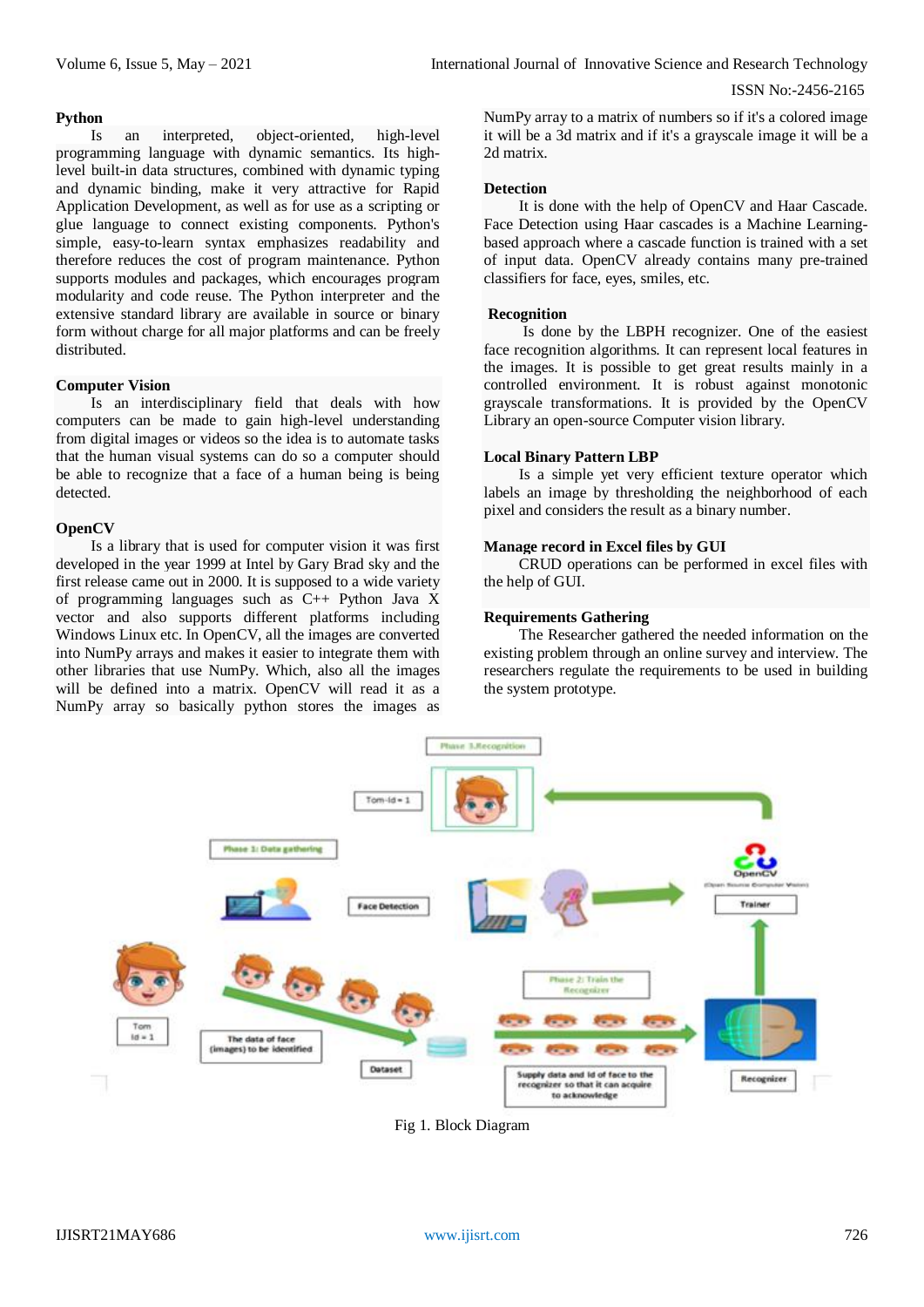# ISSN No:-2456-2165

## **Quick Design/Build**

The built-in OpenCV library tools were used for the codes and function for face recognition of the system. Hence, The developer does not need to code the program manually. The program was designed already for a system where is usable. These are the tools that were used to run a system like

Tkinter for the whole GUI OpenCV Python for taking images and face recognition LBPH Face Recognizer CSV, Numpy, Pandas, DateTime, CSV, Pillow Smtplib, Openpyxl, and Xlrd needs to install in your computer to run the prototype and for other purposes.







Fig 3. Sample of Online Attendance Face Detection

## **IV. RESPONDENT OF THE STUDY**

The respondents of the study are the student of Schools and Home-based online school teachers who are residing within Bacolod City, Negros Occidental Philippines.

|  |  | Table1. Summary of Respondent |
|--|--|-------------------------------|
|--|--|-------------------------------|

| <b>Categories</b>  | <b>Sample Size</b> |  |
|--------------------|--------------------|--|
| Online-Student     | 130                |  |
| Home-Based Teacher | 50                 |  |
| <b>Total</b>       | 180                |  |

# **V. RESULTS**

After the series of test conducted and the detailed evaluation of the system, the results are as follows:

| Criteria                          | Mean | <b>Grand Mean</b> |
|-----------------------------------|------|-------------------|
| Operability                       | 4.67 | Very Good         |
| Security                          | 4.33 | Very Good         |
| <b>Execution Efficiency</b>       | 4.67 | Very Good         |
| Software Recognition Independence | 4.33 | Very Good         |
| Accuracy                          | 5.00 | Very Good         |
| Manageability                     | 4.33 | Very Good         |
| Usability                         | 4.50 | Very Good         |
| Simplicity                        | 4.56 | Very Good         |
| Commonality                       | 4.33 | Very Good         |
| Training                          | 5.00 | Very Good         |
| Applicability                     | 4.36 | Very Good         |
| <b>Total Mean</b>                 | 4.55 | <b>Very Good</b>  |